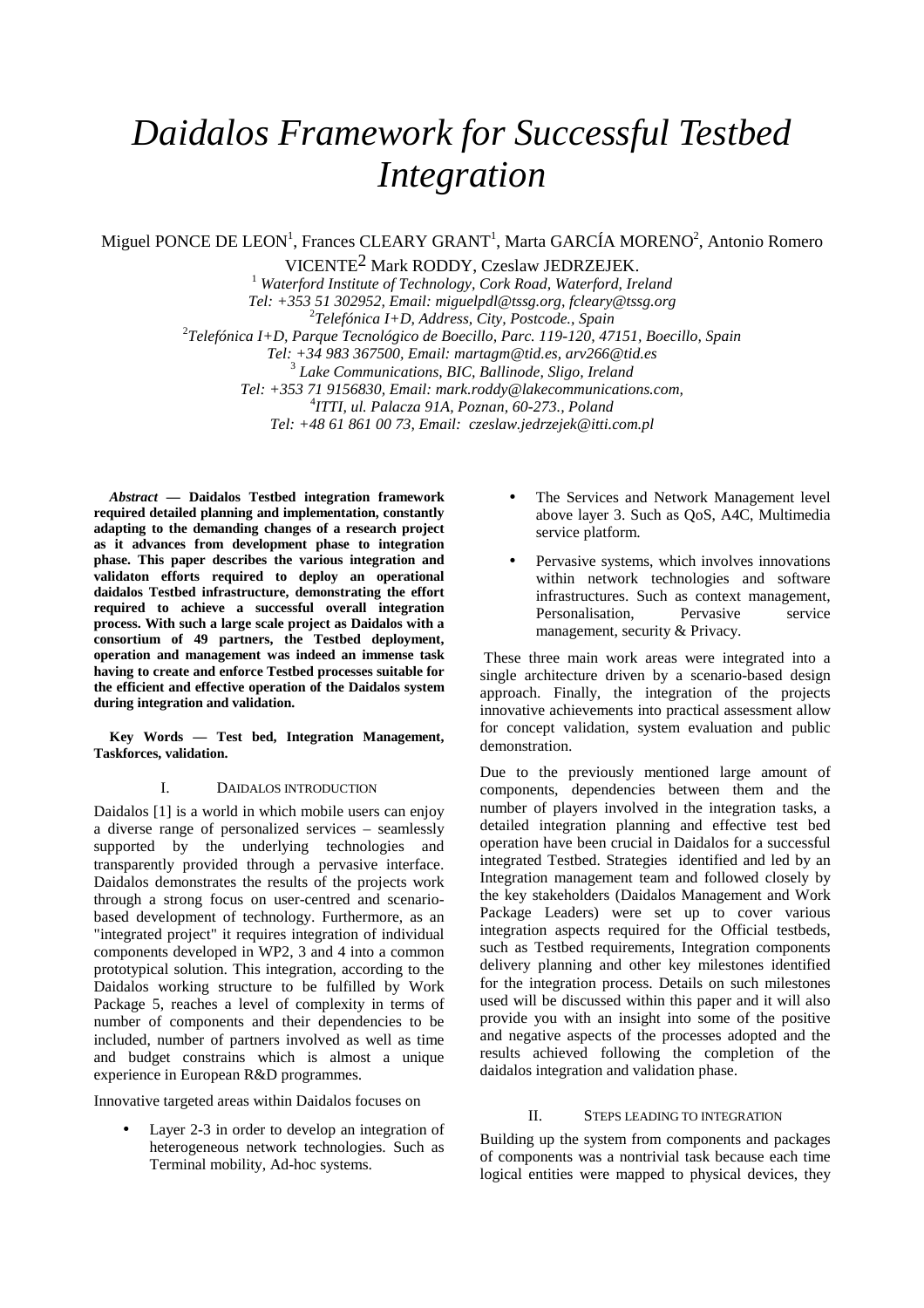also had to be transferred to the larger test bed site with physical mapping specific to this site. The main steps leading to integration were identified as the following.

- 1. Decide on scope of integration
- 2. Prepare a scenario
- 3. Build a deployment model
- 4. Prepare and validate MSC
- 5. Build a Testbed
- 6. Gather all needed components (delivery procedures)
- 7. Build network architecture based on deployment model
- 8. Install and configure components (base on deployment model, )
- 9. Prepare and perform test cases

It is to be noted that not all elements of integration design patterns [2] suitable for a software production company can be applied to Daidalos.

The following figure 1 depicts the general defined integration and testing flow for all daidalos demo sites:



Figure 1. General Daidalos Integration Flow

#### III. TESTBED INTEGRATION PLANNING

Testbed Integration Planning is an important phase to identify the scope of integration and to sufficiently plan and manage the integration process. To help this planning stage, A 'Handbook for Daidalos Integrationoriented Developments' [3] adapted known best practices in open software development as well as experience from previous EU projects to the needs of a large IP projects in the areas of methodology and organisation. They encompassed pre-integration activities, configuration and installation requirements, component identification and tracing changes.

With the complexity of the Daidalos system and its operation at different OSI layers it was difficult for work packages to develop unified integration views within their respective subsystems. Functional subsystems were initially pre-integrated within each

work-package, then a cross work-package incremental process is executed. Integration was split into 3 stages

- 1. PreIntegration
- 2. Subsystem Integration
- 3. Intra WP Level Integration

Not all these stages were applicable to each workpackage, it was dependant on their software structure and subsystem definition.

Scenarios in Daidalos were used to guide and merge the development of the various technologies and conceptual models. The detailed description of the initial university and automobile scenarios was quite extensive, and complete scenario descriptions have been only used to derive business modelling and architecture work, in addition to overall guidance of the technical development in the project. On the other hand, portions of the these two scenarios were chosen for defining and describing an integrated demonstrator. It was decided early in the project that, in order to promote technical integration and to fully understand the challenges of integrating various enabling technologies into a working piece of system, the project should aim at one integrated demonstrator on which most of our integration work would be focused.

 The selection of a sub-scenario for this integrated demonstrator (called Nidaros) was guided by many factors: most innovative and useful technologies to be demonstrated, most promising technical development since project started to be included, combining the two scenarios into one demonstrator, demonstrating key concepts such as mobility, broadcast and pervasiveness, etc. We believe Nidaros demonstrates a balanced (however only partial) view of the innovations that Daidalos is trying to achieve.

#### IV. MANAGEMENT OF INTEGRATION

In a project of the magnitude of Daidalos, where deficiencies in workflow management immediately causes wasted effort, communication was one of the biggest challenges.

A mixture of integration meetings (3 of them) for the whole consortium, audio conferences, e-mail lists, collaboration server (MoreGroupware) and cvs for software versioning were used for exchange of information, documents and software.

Toward the end of the project wiki was widely adopted in WP5 and found increasingly effective. Throughout the Daidalos Phase I Integration stage the Wiki tool was used as a support tool during integration, to aid the integration planning process, to document integration status reports, to actively supply the latest news during component installation and execution and to provide a detailed list of Testbed and developer contact details. It was extremely helpful for integration information exchange and changes in software as well as status of integration and development work.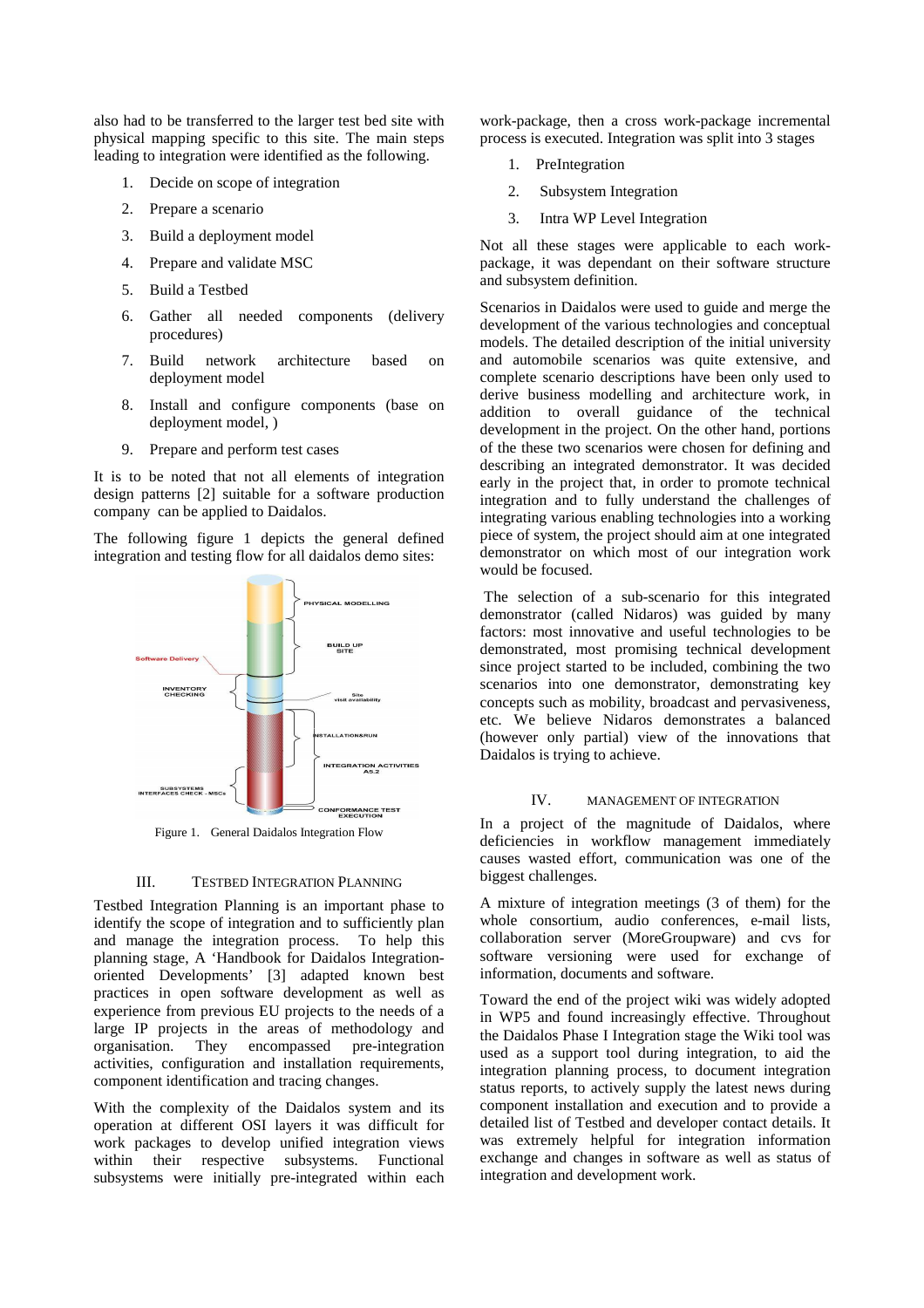In order to assist the Integration management of the Daidalos project, the following three Integration steps were identified.

**Step 1: Deployment View :** This was linked to modelling (Telelogic Tau Tool) [4] and was the first approach for distribution of components to nodes.

**Step 2: Physical Modelling:** This was comprised of a detailed list of software *components* with the software and hardware requirements.

**Step 3: Physical Mapping:** This was comprised of the final Layouts for the test-sites and involved the following activities.

- 1) Gather the list of components that are used.
- 2) Get the specific component requirements in terms of software, dependencies etc.
- 3) Define the deployment view which also includes e.g. network hardware
- 4) Create the physical modelling which means defining the distribution of components onto physical nodes

#### V. DAIDALOS TESTBED

Daidalos Official testbed sites were selected from a list of candidates within Daidalos partners considering a number of requirements (such as UMTS/WLAN coverage, transport facilities, availability of specific equipment, broadcast availability, logistics for demonstrations/workshops and expertise from former projects, among others) to decide which sites were more suitable for the chosen scenarios: automotive and university. The three Daidalos Official Sites that were finally selected for their fulfilment of all requirements to be used in Work Package 5, were Stuttgart (Germany), Aveiro (Portugal) and Sophia-Antipolis (France). Figure 2 shows the official Demo Site of Sophia Antipolis:



Figure 2. View of Sophia Antipolis demo Site

The Official Test Sites were provided with alreadytested modules from work packages 2-4, at different delivery versions. Developed modules from WP2-4 were integrated, tested at system level and then validated in the Official Sites

Demonstration of the full Nidaros scenario was a major challenge in terms of balancing smoothness of demonstration with explanation and visualization. Where functionality of platform components is difficult to illustrate due to the fact that the components are not visible on the actual user interface, visualisation tools provide a means to convey the sequence of operations occurring behind the scene.

 The demonstration is inherently mobile, ranging from the home location (i.e. Bart's HomePC) to the CarPC and the "simulated" airport location.

Visualisation, however, helps the audience to stay in synchronism with the demonstration even if they cannot be in several places at the same time (e.g. to witness a handover from a HomePC service to the CarPC).

Visualisation was useful during the initial integration phase. The following figure 3 conveys an example of the DLR visualisation tool created and used specifically for the daidalos project to enhance the visual aspect of the pre integration phases. This visualisation tool shows the simulated status of the network components and the messages from the major WP4 subsystems and third party services. The colour of the arrows indicates the presence of recent message traffic over these connections.



Figure 3. Visualisation Layout for the CarPC

#### VI. CONFORMANCE TESTING

The final deployment of Nidaros was in the Aveiro Testbed but the first integration of all the components involved in this scenario was in the Sophia Antipolis test site, but continuing problems with network stability, related to Mobile IP, prevented a full detailed conformance test at this site.

The conformance testing specification for the Daidalos demonstrator called the Nidaros – was developed in Deliverable D512 Conformance Test Specification [4], which was the basis for test process both in Sophia Antipolis and Aveiro testbeds.

A set of defined taskforces were involved in the procedure of the realisation of the conformance tests: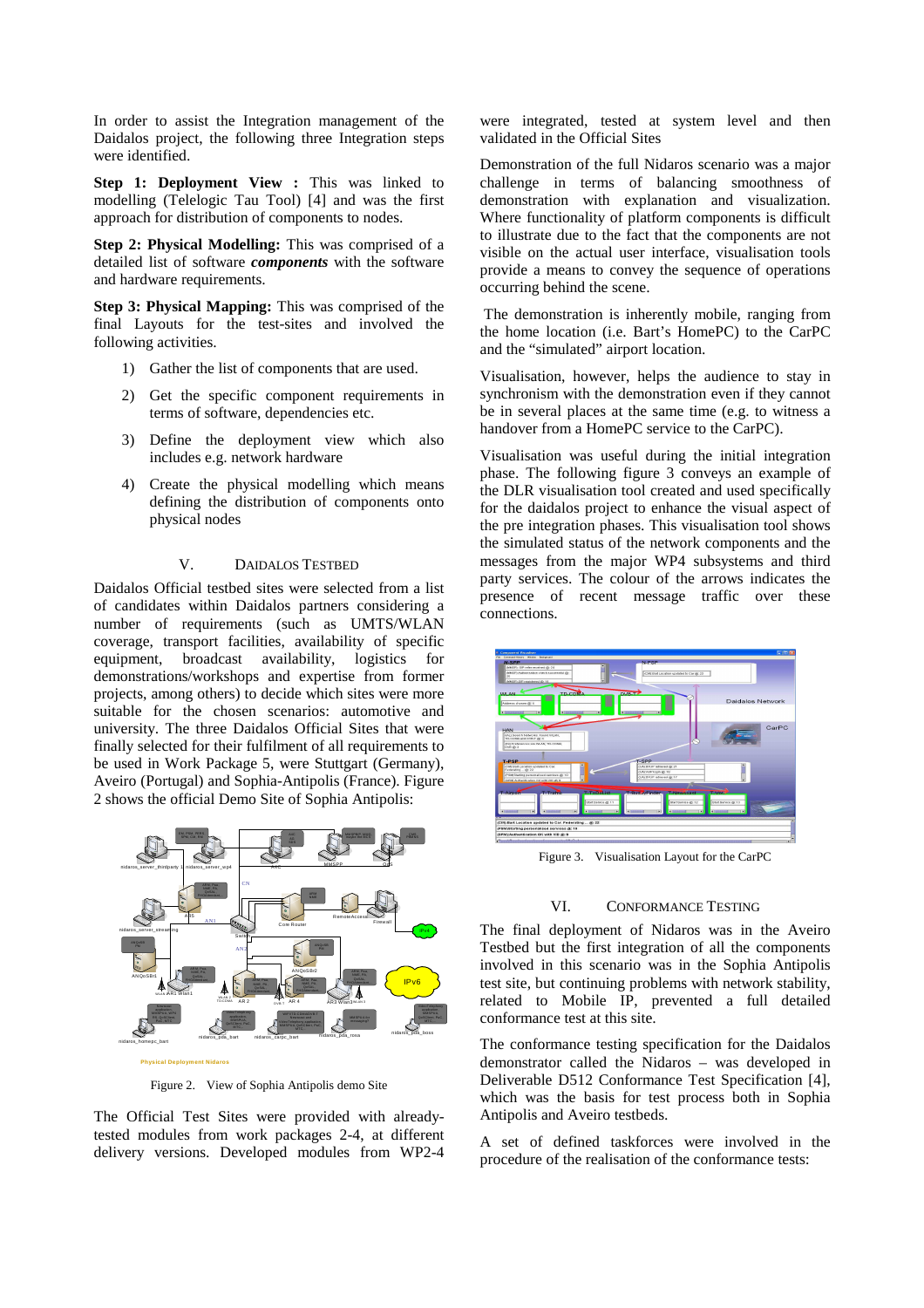- **Aveiro Test-bed Taskforce**: In charge of managing the test-bed.
- **WP2 Integration Support Taskforce, WP3 Integration Support Taskforce, and WP4 Integration Support Taskforce**: Experts from the different Work packages were supporting the activities of the Aveiro test-bed taskforce.
- **WP5 Conformance Tests Taskforce**: A group of people from WP5 that were in charge of carrying out the tests and collecting the results, following the guidelines of D512 [4].

Due to the definition of the tests and the scenario itself the biggest problems we faced were those related to the network layer, Mobile IP and WP2 network drivers, which were unstable. It was decided to fragment the tests and start testing and debugging small pieces of functionality.

Different plans of action were defined, in which the tests were started with just one mobile terminal, then progressively adding more into the system in order to increase the complexity gradually.

The main challenge that comes with complex scenario's like Nidaros is to keep this complexity away from the user. This puts a heavy burden on the service platform and on the enabling services itself. The key factor is, to know as much as possible about the user's situation and preferences and to use this information for a continuous reconfiguration of the services itself.

The Nidaros scenario is also composed of the following 3rd party sub-services:

1. **Newscast-Service** –When the scene starts, Bart is watching a personalised newscast at home.

2. **ToDoList-application** – This application acts like an automated filofax.

3. **SIP-Service** – is used to make voice-calls, send messages, redirection, voicemail & presence management

4. **Location-Service** - is used to find location information.

5. **Traffic Information** -**Service -** provides airport information to the Car-PC

6. **Airport Information** -**Service** – is used to provide Bart with airport information.

The conformance tests were split into two main areas, Nidaros step Specific conformance tests and Nidaros performance tests. Figure 4 conveys statistical representations of results obtained during an Aveiro conformance test validation iteration.



Figure 4. Nidaros Conformance Test Statistics: Aveiro iteration

When faced with a large number of components, both developed by Daidalos and also third party software, a minor problem in one of them can compromise the whole system. Some hard decisions were taken to achieve a stable integrated platform so as to be useful for our future work. Because we use third party software, which was creating stability problems, we needed to update this software. That required a change in Linux distribution and kernel version, which achieved the expected result of getting a more stable system. But, on the other hard, because of the time spent on this change, we finished with extremely hard deadlines for the conformance testing.

Using a scenario based validation process proved to be the most practical and useful way to convey the innovations of the individual work groups from the Daidalos project. The following text conveys a sample of a selected excerpt from the overall defined Nidaros scenario.

*Bart is driving on the motorway, which triggers the launch of the Traffic information Service. Bart arrives at the airport, and continues to drive towards the car parking area of the airport. His car system screen shows the airport information carrousel. Information about all flights will be shown. Bart parks and leaves his car, taking his PDA with him.* 

*A transfer is invoked on the transferring components in the old service and starts the new service on PDA and stops the old service on CarPC. The airport arrivals information can now be seen on Barts PDA as he enters the airport arrival terminal.* 

# VII. SAMPLE TEST CASE EXECUTION

Best testing component/subsystem practises can be classified into several groups [5]. The most obvious debugging and testing techniques, widely recognized and documented are listed below:

- Development of Functional Specifications.
- Reviews and software inspections.
- Formalisation of preconditions and postconditions.
- Usage of Functional tests and Variations.

The Daidalos research project is not concerned with production testing quality, rather demonstration and verification of solutions from the end user point of view. Such purpose requires scenario conformance Testing.

This section presents an example of one of the Nidaros conformance tests used within the conformance validation phase.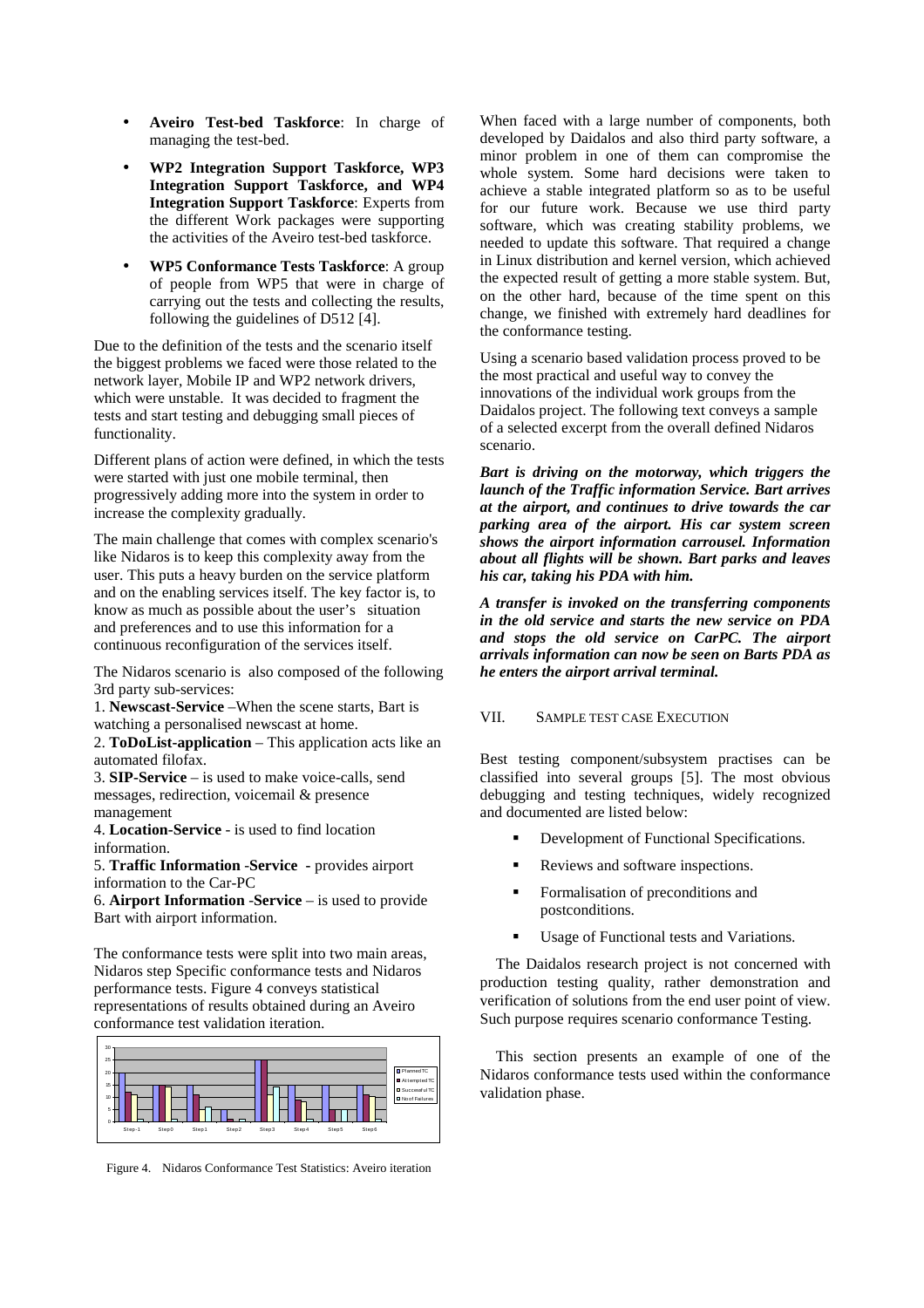| N3:05: - Launch of traffic service due to location<br>change. |                                                                                                                                                                                                                                                                                                                              |             |  |
|---------------------------------------------------------------|------------------------------------------------------------------------------------------------------------------------------------------------------------------------------------------------------------------------------------------------------------------------------------------------------------------------------|-------------|--|
|                                                               |                                                                                                                                                                                                                                                                                                                              |             |  |
| 1.                                                            | TESTER: Ensure that other applications such<br>as Newscast are terminated (or if Traffic Info<br>Service is already running as a consequence<br>of the previous test, N3:04, this should also<br>be stopped)                                                                                                                 | <b>PASS</b> |  |
| 2.                                                            | SUT: Car PC is in main menu mode. It takes<br>time for the BMW GUI to come up properly,<br>so wait until you see the 'INFO' button<br>appearing and select it.                                                                                                                                                               | <b>PASS</b> |  |
|                                                               | <b>ORGANIZER</b><br>INFO                                                                                                                                                                                                                                                                                                     |             |  |
| 3.                                                            | TESTER: Trigger context change using<br>Generic Sensor Emulator to indicate that<br>CarPC location is now on the Motorway (this<br>is also done as part of TC N3:04, so if the test<br>is being performed separately it may be<br>necessary to change the location sensor to an<br>initial value which is not the motorway). | <b>PASS</b> |  |
|                                                               | <b>Daidalos Sensor Emulator</b><br>ile Window Help<br>About BartLoc<br><b>LOCATION</b> any<br>Close<br>Confirm<br><b>Source</b>                                                                                                                                                                                              |             |  |
| $\overline{4}$ .                                              | SUT: The traffic information system should<br>start automatically and become populated<br>with the information being broadcast from the<br>Carousel server.<br>o o<br>12.01.2007<br>Santry: Straßenbauarbeiten<br>N7: Stau in Johnstow<br>M50: 20 min Warteze                                                                | <b>PASS</b> |  |

Table 1 Detailed Test Execution: N3:05

#### **Test Result:** Overall pass.

**Comments:** The PSP-Container was started on the carPC. Using the generic sensor emulator, location was set to 'any', to indicate that the carPC was on the motorway. The test was executed four times. It failed one time due to a wrong configuration but was successful the other three times. The Newscast finishes and a simulated location event (Bart is on the motorway) triggers the launch of the Traffic Service (Bart has heard enough of the news and presses the Stop button on the CarPC Newscast GUI. Now all unicast sessions have stopped, DVB-T is started/activated. DVB-T carries Traffic Info in the Carousel) and Personalisation sub-system to change network preferences from:

| 1. WLAN    | 1. WLAN    |
|------------|------------|
| 2. TD-CDMA | 2. DVBT-T  |
| $3. DVB-T$ | 3. TD-CDMA |

 Personalisation sends these new network preferences to IIS, IIS sends this information to the mobile terminal controller which in turn activates the DVB-T bridge.

The following actions describe additional system execution steps to describe how to use the system upon arrival at the airport.

Car comes within range of the Airport

- In the 'Location' tab, enter the location value of Bart as **car@airport,** then wait
- You should see the Traffic Service recomposing itself into an Airport Service
- The Airport Service should begin displaying Airport information
- Log into Barts PDA (wait until fully logged in) Bart exits car at airport and walks to terminal
	- Now in the Location tab of the Sensor Emulator, enter Barts location as **airport,** then wait
	- You should see the Airport Service from the CarPC transfers to the PDA (using an appropriate GUI display on the PDA)
	- You should see Airport Information being displayed on Bart's PDA.

#### VIII. TESTBED ISSUES DURING SETUP AND RUN PHASE

With such a large scale project as Daidalos, it was inevitable and expected that problems would occur during test bed deployment, Integration and validation phases.

Packages dependency issues also had a negative impact, for example lost corrections, poor versioning(using older versions of components and libraries), incompatible version on operating systems, and network administration and routing problems.

Third Party software, which Daidalos partners had no control over, was responsible for major issues with integration and a change of Operating System was required before this software functioned correctly (e.g. Mobile IP). Specific issues encountered during the run process appeared in many areas in addition to errors in code:

- Timing for sessions/certificates, such as session terminations due to certificate expiration (in CAN), Stability problems (faulty state machines or even memory leaks)
- Settings unsynchronised scenario changes, problems with parallel works on 2 machines (remote restarts interfere)
- Creating dummy adapters direct access component omitting the correct path, Incomplete or faulty definition of interfaces (e.g.: Care of Address instead of Home Address), Faulty interfaces
- Lack of tolerance on some events: restarting server forces a restart of all clients, sometimes a container can be used only as a "transport